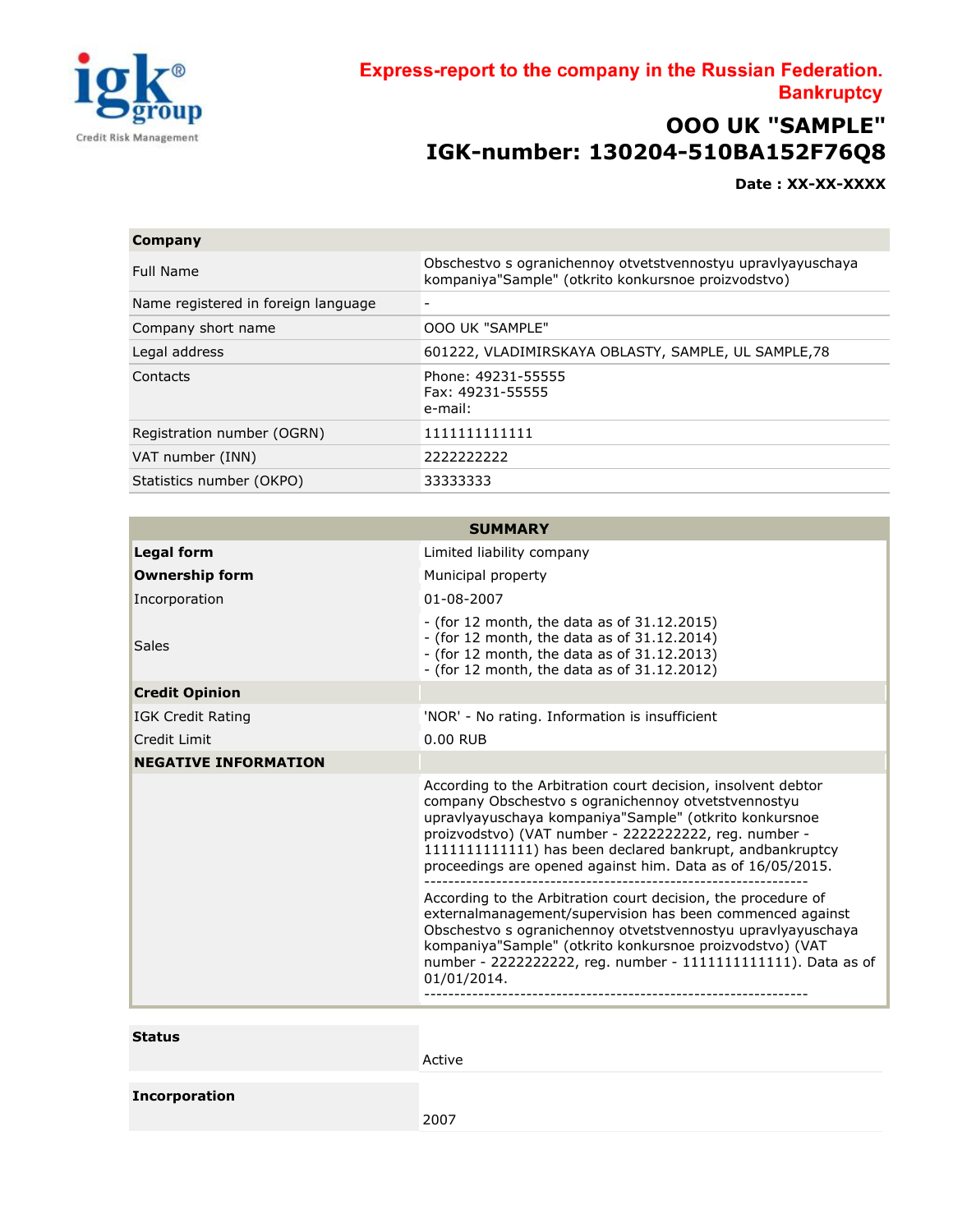| <b>Current Registration</b>    |                              |                                                                                                     |               |                |  |
|--------------------------------|------------------------------|-----------------------------------------------------------------------------------------------------|---------------|----------------|--|
|                                | Registration Date 01-08-2007 |                                                                                                     |               |                |  |
|                                |                              | Registr. authority MEZHRAYONNAYA INSPEKTSIYA FEDERALNOY NALOGOVOY                                   |               |                |  |
|                                |                              | SLUZHBI 6 POVLADIMIRSKOY OBLASTI                                                                    |               |                |  |
| <b>Legal form</b>              |                              |                                                                                                     |               |                |  |
|                                |                              | Limited liability company                                                                           |               |                |  |
| <b>Share Capital</b>           |                              |                                                                                                     |               |                |  |
|                                |                              | 40 000,00 RUB                                                                                       |               |                |  |
| <b>Shareholders</b>            |                              |                                                                                                     |               |                |  |
|                                |                              |                                                                                                     |               |                |  |
|                                |                              | ADMINISTRATSIYA<br>SUZDALSKOGO RAYONA<br>(1234567890123 OT<br>31.10.2002)                           | 40 000.00 RUB | 100.00<br>$\%$ |  |
| <b>Board/Executives</b>        |                              |                                                                                                     |               |                |  |
| <b>Executives</b>              |                              |                                                                                                     |               |                |  |
|                                |                              | KONKURSNIY UPRAVLYAYUSCHIY SAMPLE YURIY MIHAYLOVICH                                                 |               |                |  |
| <b>Activities, OKVED codes</b> |                              |                                                                                                     |               |                |  |
|                                |                              | 70.32.1 Maintenance of housing stock                                                                |               |                |  |
|                                |                              | 29.22.9 Services of installation, repair and maintenance of lifting and                             |               |                |  |
|                                |                              | handling equipment                                                                                  |               |                |  |
|                                |                              | 31.62.9 Services of installation, repair and maintenance of other electrical<br>equipment NEC       |               |                |  |
|                                |                              | 45.1 Preparation of construction site                                                               |               |                |  |
|                                |                              | 45.2 Building construction                                                                          |               |                |  |
|                                |                              | 45.3 Installation of building services and facilities                                               |               |                |  |
|                                |                              | 45.4 Finishing work                                                                                 |               |                |  |
|                                |                              | 45.5 Renting of construction machinery and equipment with operator                                  |               |                |  |
|                                |                              | 63.4 Organization of cargo transportation                                                           |               |                |  |
|                                |                              | 70.2 Letting of own real estate                                                                     |               |                |  |
|                                |                              | 70.32.2 Management of exploitation of non-residential premises                                      |               |                |  |
|                                |                              | 71.2 Renting of other transport vehicles and equipment                                              |               |                |  |
|                                |                              | 71.3 Renting of other machinery and equipment                                                       |               |                |  |
|                                |                              | 72.3 Data processing                                                                                |               |                |  |
|                                |                              | 72.4 Activities of development and use of databases and information<br>resources                    |               |                |  |
|                                |                              | 74.14 Consulting on business and management                                                         |               |                |  |
|                                |                              | 74.20.1 Activities in the field of architecture, engineering design in industry<br>and construction |               |                |  |
|                                |                              | 74.84 Provision of other services                                                                   |               |                |  |
|                                |                              | 93.0 Personal services                                                                              |               |                |  |
| <b>Branches (quantity)</b>     |                              |                                                                                                     |               |                |  |

0